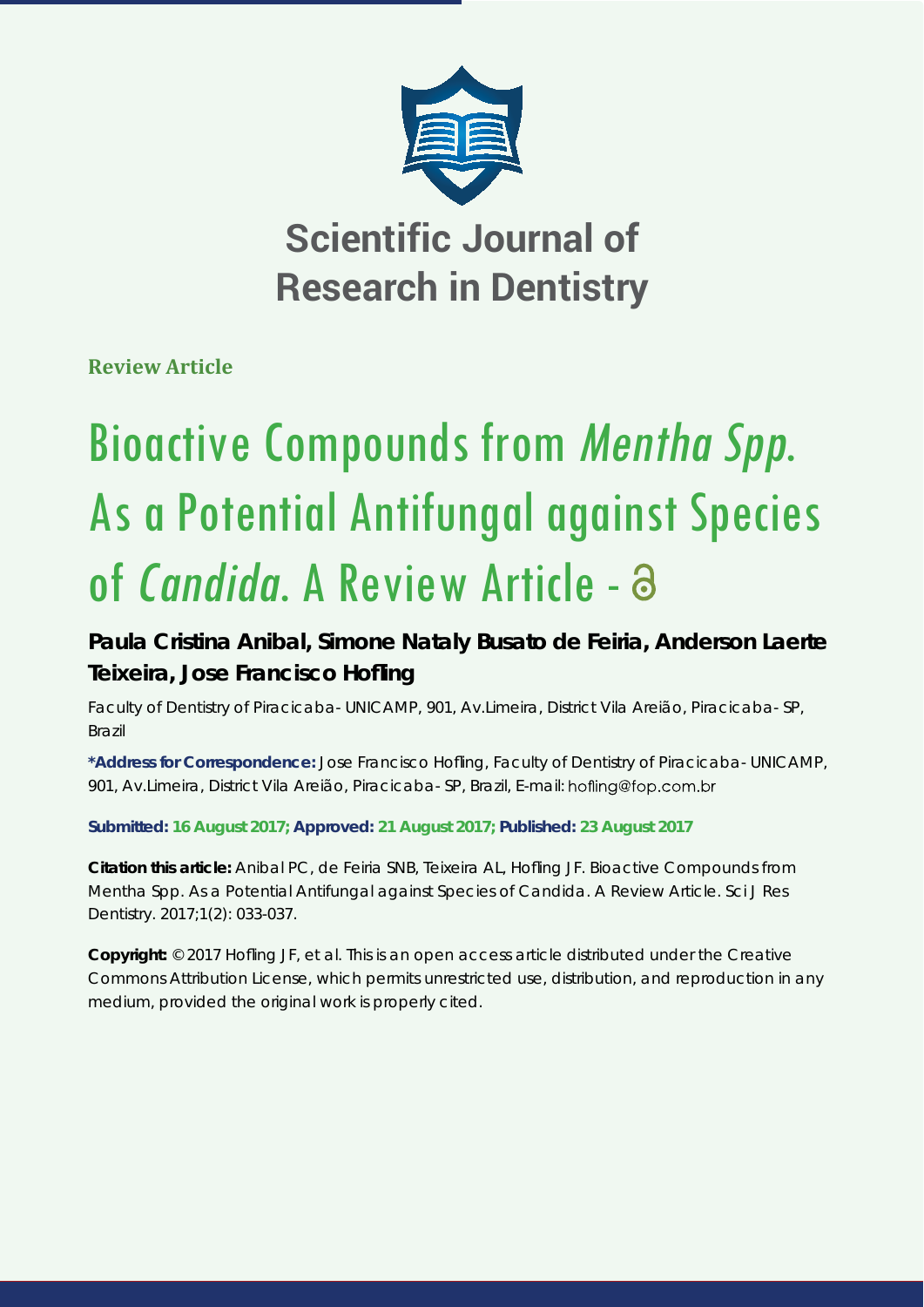# **ABSTRACT**

Fungi of the genus *Candida*, have become more frequent as agents of fungal infections, particularly associated with immunocompromised patients. It has been reported in the literature an increasing occurrence of resistance of these microorganisms to antifungal drugs available for the treatment of these pathologies, such as polyenes and azoles agents, which has led researchers in this field to seek new alternatives for drugs that have action against these organisms. Medicinal plants have long been used in the treatment of diseases through their extracts, essential oils and their bioactive components which makes them great source of new drugs research. Essential oils extracted from plants of the genus *Mentha* spp. have demonstrated potential of antimicrobial action, especially antifungal activity against fungi of the genus *Candida*.

# **INTRODUCTION**

The use of plants as a therapeutic resource in the treatment of diseases is known millennially by many civilizations, being transmitted from generation to generation and used until today. In recent years, there has been a great scientific advance involving studies around this subject, aiming to obtain new compounds with therapeutic properties. Ethnopharmacology, an area of science that studies the interaction between plants and Human, have helped scientific advances in this area by cataloging species of plants considered medicinal by several peoples, allowing the empirical nature of the use of plants to give space for scientific reasoning, through research aimed at proving the pharmacological effect of therapeutics  $[1,2,3]$ .

Studies involving the use of medicinal plants and phytotherapeutic action have already contributed to the obtaition of several drugs used in traditional medicine, among them emetin, salicylin, vincristine, among others [4,1]. In Brazil, there is great importance of studies on medicinal plants, mainly for the valorization of their use, including by the Ministry of Health, with incentive programs with the basic health units of the country. In the dental area, the recognition of phytotherapy as an integrative and complementary practice to oral health (resolution CFO-082/2008) was a great step to regulate the performance of the dentist surgeon in an area not yet explored by professionals [5]. Studies have shown that some oils and extracts obtained through some aromatic plants are efficient in antimicrobial control, including those that colonize the oral cavity [6,7].

With the increasing development of drug resistance and the appearance of undesirable effects by antifungal agents, research by new antimicrobial components has been a concern of many researchers [8]. In the last decade, interest in natural products has increased, with medicinal plants being sources of bioactive compounds. These compounds have been isolated and subjected to detailed structural analyzes, and their mode of action and target known. Many plants used in folk medicine have been studied for their antimicrobial activities, as a source of new antifungal compounds with few side effects, with a great range of action and low cost [9]. The screening of antibacterial plant extracts represents a continuous effort to find new compounds with potential to act against multiresistant bacteria [10].

The discovery of drugs involving the diversity of natural products, combined with synthetic drug methodologies and including the manipulation of biosynthetic pathways, provides a solution for the scientific community focused on the discovery and development of drugs [11]. According to the World Health Organization, at least 80% of the population in developing countries rely on "folk medicine" for the solution of health problems, and 85% of this total use medicinal plants for the treatment of various diseases. This means, according to the United Nations, that around four billion people worldwide rely on herbal remedies [12].

In this context, one of the plants better known as medicinal is *Mentha spp.*, popularly known as Mint or mint. This plant is one of the most cited in ethnobotanical and ethno-pharmacological studies and is of great economic interest due to the production of essential oil rich in menthol [13]. Studies already carried out with Mentha spp. showed antimicrobial activities related to some species of this genus. The most cited activities of the plant are: antiviral, antibacterial and antifungal [14-16]. The activity found in literature of greater interest has been the antifungal, activity due to the innumerable cases of candidosis reported in the last decades.

In recent years, cases of fungal infections have increased. According to studies, part of this phenomena is due to the incidence of increasing cases of immunosuppressive diseases, such as AIDS (Acquired Immunodeficiency Syndrome) and cancer, diseases that cause weakness of the patient's immune system and allows fungi of the genus *Candida spp*., considered as commensal, because it is in equilibrium in the organism of healthy people, becomes an opportunistic pathogen, and can lead the patient to death [17,18]. It is known that among the fungi of the genus *Candida*, the most common species are: *C. albicans, C. krusei, C. tropicalis, C. guilliermondii, C. parapsilosis* and *C. glabrata* [19,20].

Due to increased cases of fungal infections, many conventional antimicrobials have been used more frequently, allowing the selection of resistant microorganisms and becoming one of the major challenges in treating the disease  $[21-24]$ . Thus, one of the most promising goals involving the study of plants with medicinal potential is to find effective active principles in the discovery of new antimicrobial drugs.

## **LITERATURE REVIEW**

#### *Mentha* **spp.**

 *Mentha* spp., are plants belonging to the family Lamiaceaes, is an annual herb, 30 to 60 cm high [13]. The aerial parts of *Mentha* spp. contain structures named as glandular trichomes, which are present in the axial part of the leaf, responsible for the secretion of essential oil produced by the secondary metabolism of the plant [25].

 Natural products used as phytotherapics from *Mentha* spp. oil, one of the most consumed essential oils, can lead to new treatment modalities, aiding in the recovery and maintenance of health. Several species of *Mentha* spp. have been the subject of studies on their metabolic differences, chemical compositions, antibacterial, antifungal and antiviral properties [22,26-28]. Among the antimicrobial actions, stands out the antifungal effect on the genus *Candida* [13,29,30], and in the biofilm of *C. albicans* [22,31]. Agarwal, et al. [32], tested essential oil of mint in order to evaluate the inhibitory effect against biofilm formation by *C. albicans*, which showed a reduction of 80.87 and 74.16% of the biofilm formation for the two oils, respectively [32].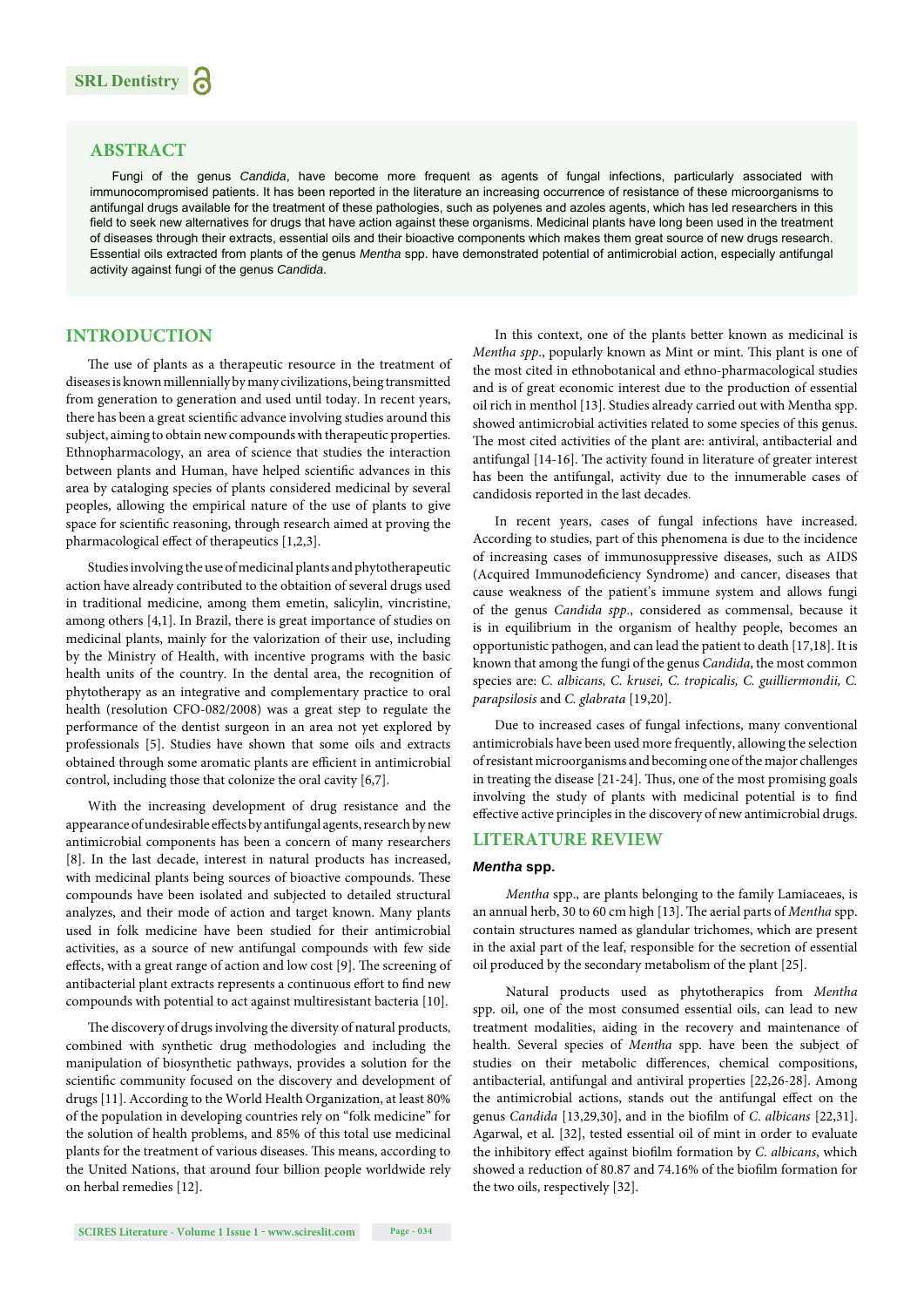

According to Mkaddem et, al. [33], *Mentha spp*. is composed of approximately 89% of monoterpenes [33]. Its main chemical components are menthol, mentone, isomentone, pulegone, piperitenone, piperitenone oxide, carvone and linalol [22,34,35]. Among these compounds, menthol is the most cited target of antimicrobial studies, and according to Al-Bayati et al. (2009), menthol showed antimicrobial activity in vitro tests [36].

Mimica-Dukic et, al. [37], observed that *Mentha aquatica* oil was composed of 16.94% of menthofuran and 14.15% of 1,8-cineol, among other compounds; while *M*. *piperita* had 39.63% of menthol and 8.93% of mentone in its composition, among other substances [37]. They also observed that the essential oil of *M. aquatica* shows antimicrobial activity against *Escherchia coli*, *Salmonella typhi*, *Micrococcus fl avus*, *S*. au*r*eus, *Bacillus subtillis* and C *albicans*; while *M*. *piperita* essential oil demonstrated activity against *E*. *coli*, *S*. *typhi*, *S*. *enteritidis*, *Shigella sonei*, *Sarcina lutea*, *M*. *fl avus*, *S*. *aureus*, *Staphylococcus epidermidis*, *Bacillus subtillis* and *C. albicans*.

 Iscan et, al. [15], found antimicrobial activity *in vitro Mentha piperita* assays. In addition to the oil, menthol and mentone fractions were isolated from the plant, and the species of microorganisms tested showed greater sensitivity to menthol than to menthona [15]. In another study, the oil of *M. piperita* showed high antifungal and inhibitory action on biofilm, and the main compound identified was menthol [22]. Yigit et, al. [38], showed that *Mentha piperita* possesses antimicrobial activity, with antifungal activity (*C. albicans*) and antibacterial activity (*E.coli*). The author highlights that one of the main responsible for the activity presented is menthol and pulegone [38].

Other studies have confirmed the excellent antimicrobial activity in essential oils rich in pulegone, reporting even greater susceptibility to *Candida* spp. To this compound specifically [35,39]. Mkaddem et, al. [33], demonstrated good antimicrobial activity of the essential oil of *Mentha longifolia*, whose major component was pulegone, showing strong activity against mycelial fungi and yeasts [33]. Oumzil et, al. [26], in tests performed with compounds of *Mentha suaveolens*, showed that all the compounds present antimicrobial activity. The highest sensitivity according to MIC (minimum inhibitory concentration) was in response to pulegone, menton, limonene and carvone respectively [26]. Carvone, a compound found in large amounts in the essential oil obtained from *M. suaveolens* in Egypt, appears to be involved with potent anti-candida according El-Kasshoury et, al. [40].

Through gas chromatography analyzes, Sarer et, al. [41], identified 37 compounds present in the essential oil of *M. spicata*, representing 95.3% of the oil, being the principal compounds the oxygenated monoterpenes (77.5%), with the presence of carvone  $(48.4\%)$ , and 1,8-cineol  $(21.3\%)$  in greater abundance. They also found antimicrobial activity of essential oil against *S. aureus, Enterococcus faecalis, Pseudomonas aeruginosa*, *E. coli, C. albicans and C. tropicalis* [41].

 Boni et, al. [42], worked with compounds isolated from *Mentha* (carvone, mentone, menthofuran and pulegone), finding antifungal activity at concentrations ranging from 0.5 to 8 mg / mL against strains of *Candida spp*., besides inhibiting adhesion, progression and formation of *C. albicans* MYA-2876 biofilm, and inhibition of germ tube formation [42]. Feiria et, al. [43], observed that the essential oils of *M. aquatica, M. arvensis and M. piperita* inhibited the formation of the mature biofilm of *C. albicans* MYA-2876 [43].

### *Candida* **spp. and Candidoses**

Fungal infections caused by yeasts of the genus *Candida spp*., also called candidoses, are the most frequent infections associated with depletion of the immune system. The predisposing factors for the disease are: advanced age, hormonal diseases, nutritional deficiency, HIV incidence, frequent exposure to antimicrobials, chemotherapeutic treatments, carbohydrate-rich diets, use of prostheses and low immunity [18-20,44,45].

The yeast *Candida albicans* is the most frequent etiological agent in cases of fungal infections, being associated in up to 50% of cases of this type of disease [19,46]. This genus has the capacity to adapt and proliferate easily in the environment of the human body, in several places. This ability to adapt to different tissues of the human organism is related to its morphological transition capacity, called polymorphism, that presents variations of yeast growth for fungi forming hyphae [47]. According to Mayer et, al. [48], both the hyphal form and the yeast form are involved in the infection process [48], and the yeast, being smaller, is capable of spreading, whereas the hyphae invades the host tissue by penetrating the epithelium with the aspartyl proteinases and phospholipases, escaping from phagocytic cells [49-51].

The Secreted Aspartyl Proteinase (SAP) protein from the aspartic protease family consists of 10 individual members, Sap1 through Sap10, and has been described as the key to determining the virulence of C. albicans. Extensive research on Sap1 to Sap6 has demonstrated functional association of Saps with pathogenicity of *C. albicans*, by hydrolyzing host proteins, assisting in colonization and infection in different tissues. Sap proteins have several functions, ranging from tissue invasion to immune system evasion [52,53]. The presence of the SAP family gene is unique to pathogenic *Candida* species such as *C. albicans* [54], *C. dubliniensis* [55], *C. tropicalis* [56] e *C. parapsilosis* [57], but it is absent in non-pathogenic yeasts such as *Saccharomyces cerevisiae*, that increases the hypothesis that proteinases may be involved with virulence factors [58].

The advantage of having a family of proteinases such as Sap is that the production of several isoenzymes, each having a different optimal pH to perform its functions, can aid the colonization and infection of *Candida albicans* in different tissues and environments, since Sap has activity between pH 2-7, as Sap1-3 (associated with the yeast form) has pH optimum between pH 3-5, and Sap4-6 (associated with hyphae form) develops best at pH 5-7 [52].

Another advantage is in the breakdown of peptides. For example, Sap1, Sap2, Sap3 and Sap6 break peptide bonds between hydrophobic chains of amino acids, with Sap1, Sap2 and Sap6 breaking phenylalanine, whereas Sap3 breaks leucine [59]. The Sap2 enzyme degrades many human proteins in the mucosa, including extracellular matrix and surface proteins, such as keratin, collagen, fibronectin, laminin and mucin [58].

Another factor associated with virulence is the ability of *Candida* spp. to form biofilms, promoting the cellular adhesion and formation of the extracellular matrix of the biofilm, as well as the synthesis of proteins that favor its adhesion. The biofilm formation is a relevant fact due to its ability to be more resistant to antimicrobial agents, due to the difficulty of penetration in the extracellular matrix, and the action of the immune system, besides allowing the increase of the gene expression of mechanisms of resistance to antifungals as the efflux pumps [60].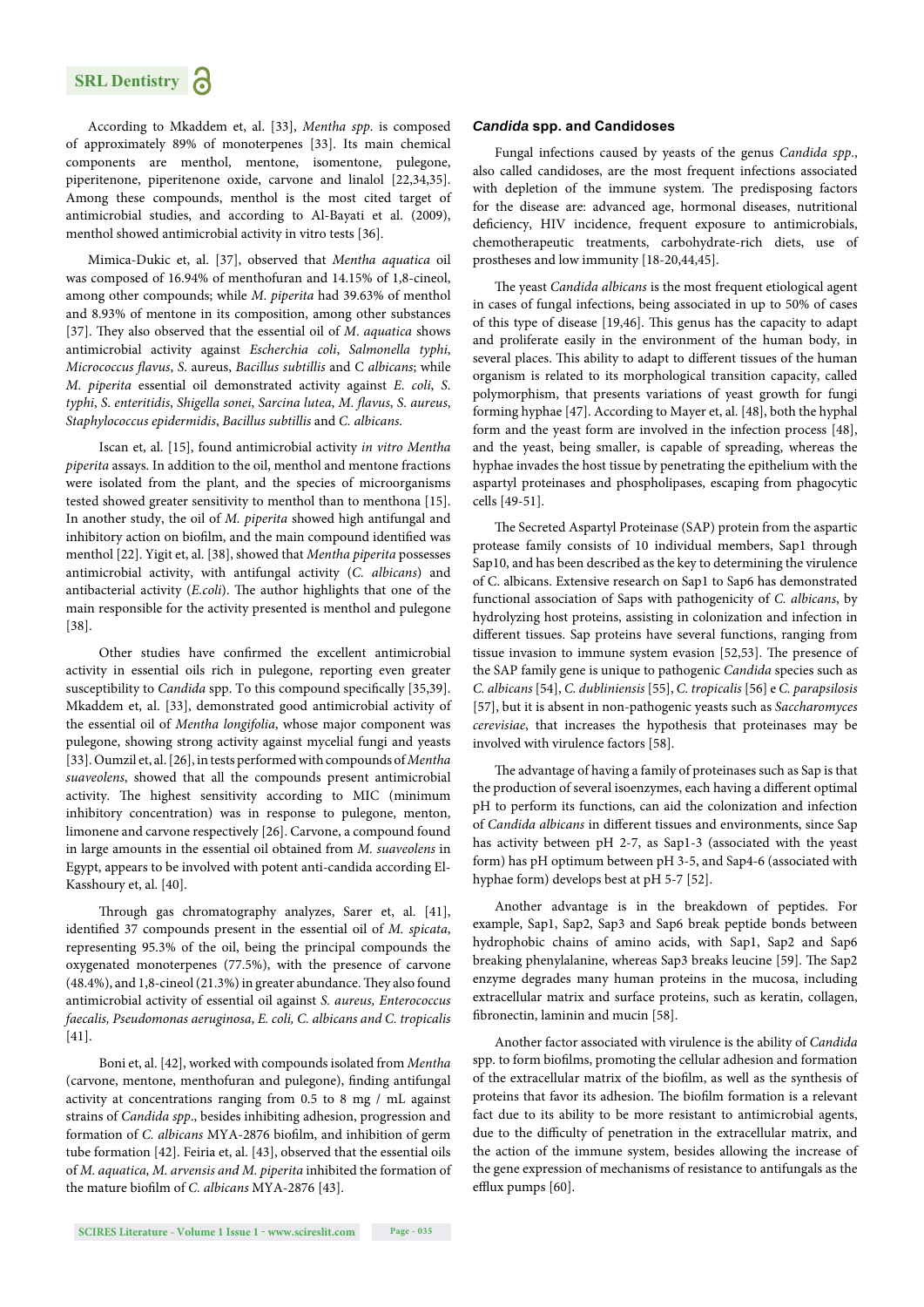# **Resistance To Antimicrobials and Medicinal Plants**

The resistance of organisms against antifungal drugs is rapidly becoming a major problem, especially when it comes to infections in immunocompromised patients. The major antifungal agents known to treat candidoses are polyenes (nystatin and amphotericin B) and azoles (miconazole, fluconazole, ketoconazole) [20]. Despite the range of antifungal agents available for the control of these microorganisms, *Candida spp.* has developed molecular strategies for the expression of resistance to existing drugs. Results evidenced by Ramesh et al. (2010) showed that strains of *Candida spp*., from HIV patients shows resistance to fluconazol (23.5%), itraconazole (41.1%) and nystatin (11.9%), being that other species of *Candida* spp. showed resistance to almost all drugs tested, which makes it difficult to treat these infections [61]. *Candida* species have been reported as frequent agents in hospital infections of high resistance to antifungals [62,63]. Such evidence leads to an increasing need for the development of effective new drugs [62,64].

New approaches have been reported in the literature on the control of these microorganisms, such as the combined use of antifungal agents (synergism) and development of alternative compounds such as plant extracts, essential oils and derivatives isolated from plants [65]. The development of research on antimicrobial activity of plants for the production of new drugs aimed at reducing the side effects and resistance of microorganisms is a worldwide trend [66]. Despite the great diversity of existing antimicrobials, studies with medicinal plants aim to search for new drugs capable of presenting a greater spectrum of action, lower resistance index and lower toxicity [67,63]. In addition, the use of *Mentha* spp. has been associated with the development of new antimicrobial compounds, which will be of great importance as a result of the numerous reported cases of resistance to some drugs [68]*.*

## **REFERENCES**

- 1. Cechinel Filho V, Yunes RA. Strategies for obtaining pharmacologically active compounds from medicinal plants. Concepts about structural modification for optimization of activity. Química nova. 1998; 21: 99-105. https://goo.gl/x2mdXF
- 2. Santos E B, Dantas G S, Santos H B, Diniz M F F M, Sampaio F C. Ethnobotanical study of medicinal plants for oral problems in the municipality of João Pessoa, Brazil. Brazilian Journal of Ethnopharmacognosia. 2009; 19: 321-324. https://goo.gl/4rcY11
- 3. Oliveira F Q, Gobira B, Guimarães C, Batista J, Barreto M, Souza M. Plants species indicated in odontology. Revista Brasileira de Farmacognosia. 2007; 17: 466–476. https://goo.gl/P52gzw
- 4. Veiga Jr, Pinto A C, Maciel M A M. Medicinal plants: safe cure? Química Nova. 2005; 28: 519-528. https://goo.gl/EVGWAt
- 5. Assis C. Medicinal plants in dentistry. Rev. bras. Odontol. 2009; 66: 72-75.
- 6. Duarte M C T, Figueira G M, Pereira B, Magalhães P M, Delarmina C. Antimicrobial activity of hydroalcoholic extracts of species from the collection of medicinal plants CPQBA / UNICAMP. Rev. Bras. Farmacogn. 2004; 14: 06-08. https://goo.gl/tKiSTh
- 7. Cecanho R, Koo H, Rosalen P L J A, Park Y K, Cury JÁ. Effect of the Mikania laevigata hydroethanolic extract on bacterial growth and the production of glucos by *mutans streptococcus*. Anais da XIV Reunião Anual da FESBE, Caxambu – MG. 1999; 14: 290.
- 8. Phongpaichit S, Subhadhirasakul S, Wattanapiromsakul C. Antifungal activities of extracts from Thai medicinal plants against opportunistic fungal pathogens associated with AIDS patients. Mycoses. 2005; 48: 333-8. https://goo.gl/khW8NX
- 9. Ishida K, Mello JCP, Cortez DAG, Filho BPD, Ueda-Nakamura T, Nakamura CV. Influence of tannins from *Stryphnodendron adstrngens* on growth and

virulence factors of *Candida albicans*. J Antimicrob Chemother. 2006; 58: 942-9. https://goo.gl/L1XexW

- 10. Suffredini IB, Sader HS, Gonçalves AG, Reis AO, Gales AC, Varella AD, *et al*. Screening of antibacterial extracts from plants native to the Brazilian Amazon Rain Forest and Atlantic Forest. Braz J Med Biol Res. 2004; 37: 379-384. https://goo.gl/uWVqUi
- 11. Newman DJ, Cragg GM. Natural products as source of new drugs over the last 25 years. J Nat Prod. 2007; 70: 461-77. https://goo.gl/d8qh6Q
- 12. Garcia ES, Silva ACP, Gilbert B, Correa CBV, Cavalheiro MVS, Santos RR, *et al*. Phytotherapies In: Workshop on biodiversity: perspectives and technological opportunities, 1996.
- 13. Lorenzi H, Mattos F J A. Medicinal Plants in Brazil Native and Exotic. Ed. Plantarum, 2nd. Ed. Nova Odessa, SP, 2008. https://goo.gl/8KWWYx
- 14. Dukic N M, Bozin B, Sokovic M, Mihajlovic B, Matavulj M, Antimicrobial and Antioxidant Activities of Three *Mentha* Species Essential Oils. Planta Medica. 2003; 69: 413–419. https://goo.gl/2Nd8BS
- 15. İscan G, Kirimer N, Kurkcuoglu M, Baser K H, Demirci F. Antimicrobial Screening of *Mentha piperita* Essential Oils. Journal of Agricultural and Food Chemistry. 2002; 50: 3943–3946. https://goo.gl/Cs8KRT
- 16. Singh R, Shushni M A M, Belkheir A. Antibacterial and antioxidant activities of *Mentha piperita* L. Arabian Journal of Chemistry. 2015; 8: 322-328. https://goo.gl/MCZkdt
- 17. Odds F C. Pathogenic fungi in the 21st century. Trends Microbiol. 2000; 8: 200-201. https://goo.gl/BeWgxW
- 18. Sant'Ana P L, Milan E P, Martinez R, Telles F Q, Ferreira MS, Alcântara A P, Carvalho M T, Colombo A L. Multicenter Brazilian study of oral *Candida* species isolated from AIDS patients. Memorias do Instituto Oswaldo Cruz. 2002; 97: 253-257. https://goo.gl/QWFWeo
- 19. Montero J G, Martin A D, Piappon M R P, Cabrera E G. Invasive fungal infection in patients admitted to critical areas. Enferm Infecc Microbiol Clin. 2012; 30: 338-343. https://goo.gl/ekSsQ5
- 20. Marsh, P, Martin, M.V. Oral microbiology. Ed. Santos, 4a. Ed. Sao Paulo-SP, 2005.
- 21. YangYL, ChenHT, Lin CC, Chu WL, Lo H J. Species distribution and drug susceptibilities of *Candida* isolates in TSARY 2010.Diagnostic microbiology and infectious disease. 2013; 76: 182-186. https://goo.gl/yH2Rix
- 22. Saharkhiz M J, Motamedi M, Zomorodian K, Pakshir K, Miri R, Hemyari K. Chemical Composition, Antifungal and Antibiofilm Activities of the Essential Oil of *Mentha piperita* L. ISRN Pharmaceutics. 2012; 2012: 1-6. https://goo.gl/ZJhhHr
- 23. Kunamoto C A. *Candida* Biofilms. Current Opinion in Microbiology. 2002; 5: 608-611. https://goo.gl/fWkFf2
- 24. Jewtuchowicz V M, Brusca M I, Mujica M T, Gliosca L A, Finquelievich J L, Lovannitti C A, Rosa A C. Subgingival distribution of yeast and their antifungal susceptibility in immunocompetent subjects with and without dental devices. Acta Odontol Latinoam. 2007; 20: 17-22. https://goo.gl/e5Fshm
- 25. Morais LAS Influence of abiotic factors on the chemical composition of essential oils. Brazilian Horticulture. 2009; 27: 4050- 4063.
- 26. Oumzil H, Ghoulami S, Rhajaouni M, Ilidrissi A, Tetouani SF, Faid M, Benjouad A. Antibacterial and antifungal activity of essential oils of *Mentha suaveolens*. Phytotherapy research. 2002; 16: 727-731. https://goo.gl/kicfi J
- 27. McKay D L, Bumberg J B. A review of the bioactivity and potential health benefits of peppermint tea (Mentha piperita L.). Phytoterapy Research. 2006; 20: 619-633. https://goo.gl/6nfhyd
- 28. Peixoto I T A, Furletti V F, Anibal P C, Duarte M C T, Hofling J F. Potential pharmacological and toxicological basis of the essential oil from *Mentha* spp. Rev Cienc Farm Básica Apl. 2009; 30: 235-239. https://goo.gl/dfZABP
- 29. Duarte M C T, Figueira G M, Sartoratto A, Rehder V L G, Delarmelina C. Anticandida activity of Brazilian medicinal plants. Journal of ethnopharmacology. 2005; 97: 305-311. https://goo.gl/AxXBxg
- 30. Höfling J F, Anibal P C, Pereda G A O, Peixoto I A T, Furletti V F, Foglio M A, Goncalves R B. Antimicrobial potential of some plant extracts against *Candida* species. Brazilian journal of biology. 2010; 70: 1065-1068. https://goo.gl/tfaz31